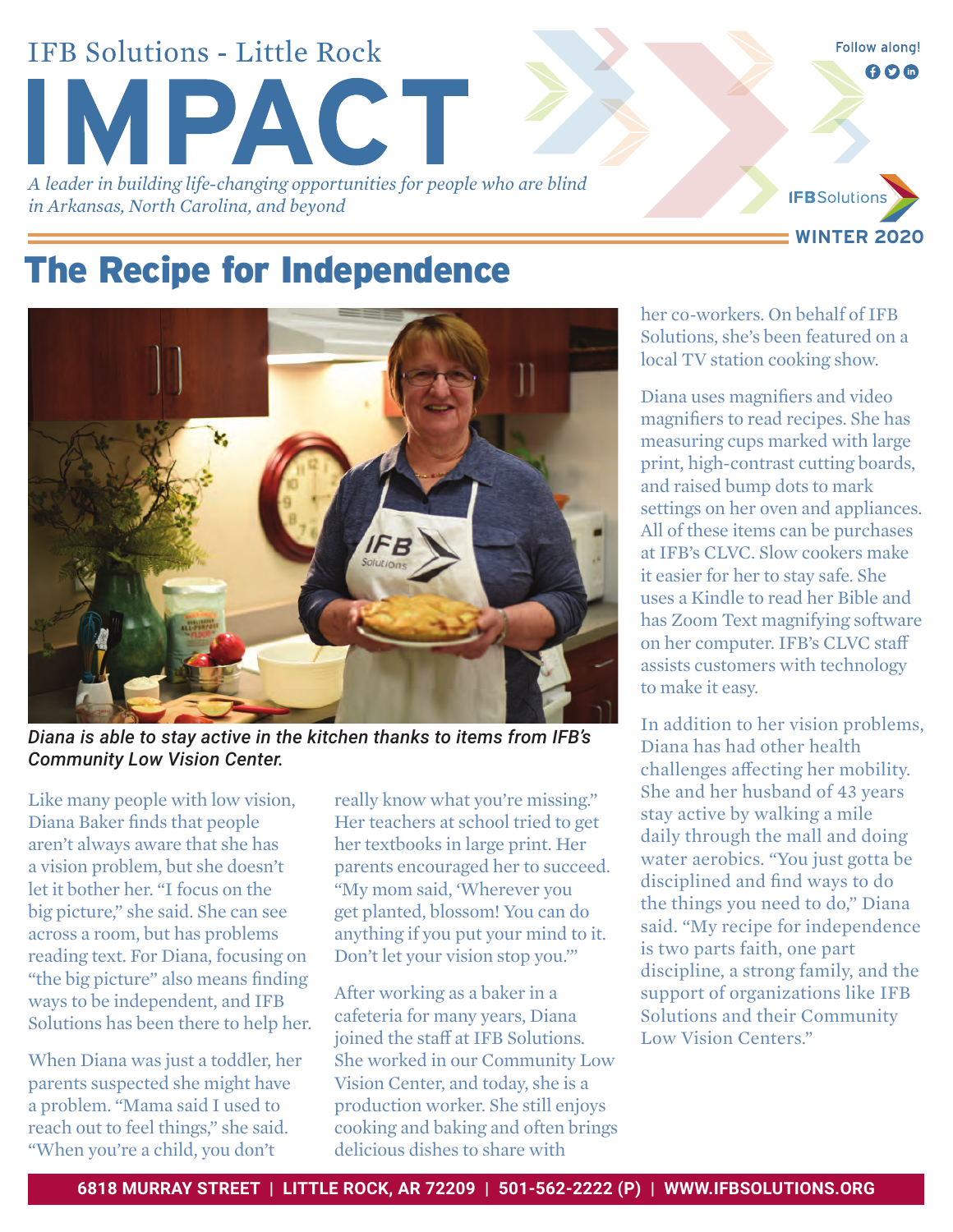

#### Message from the Executive Vice President of Strategy and Programs

Dear Friend,

February is Low Vision Awareness Month. In this issue of our newsletter, we are focusing on showing you how people overcome the challenges of living with low vision thanks to your support of IFB Solutions' low vision programs.

I have a lot of personal experience with low vision. I have retinitis pigmentosa (RP). So does my grandfather, father, and now my young son. There is a 50% chance of passing it on from parent to child. My brother doesn't have it, and neither does my daughter.

RP affects each of us differently, and I probably drew the shortest stick: I could see large print and colors up until age nine, and then the color drained out of my world. By 13, I was down to only light perception. I used a tabletop video magnifier

(CCTV) through the third grade, but when it got to the point that a single letter took up the entire screen, I started learning braille.

Like most kids, my son Jack doesn't like being different; he wants to be like everybody else. Five years ago, when he started kindergarten, it was 4-5 months before his school could get him a CCTV. The first time they pointed its camera at the chalkboard, he said, "Mommy, there are words on the wall!" He didn't even know there were words on the wall.

Thanks to IFB Solutions' programs, Jack is able to use the same technology at home so he can do his homework independently. He sees better out of the side of his eye than he does looking straight ahead, and IFB's Community Low Vision Center specialists are helping him make the best use of

his vision. Jack has also enjoyed going to IFB summer camps, where he is around other children with vision impairments.

IFB Solutions' programs help people of all ages maintain their independence. Your support transforms someone's life by giving them a path through their grief and fear to confidence and independence. Vision loss is expected to double in the next 10-15 years as the Boomer generation ages. Macular degeneration, diabetic retinopathy, glaucoma, and other age-related conditions will become more common. And for seniors, losing vision may be only one of the health challenges they are facing.

Your thoughtful gift has a high impact, because it is one person helping another; it's personal. And that's what IFB Solutions is really all about: people helping people.

Thank you for your vital support.

Sincerely,

of when a org

Danny Kelly Executive Vice President of Strategy and Programs

## **Fundraising Events in 2020**

**Dining in the Dark (Little Rock, AR)** – May 21, 2020 **Golf Tournament (Asheville, NC)** – June 10 & 11, 2020 **Dining in the Dark (Charlotte, NC)** – August 13, 2020 **Bingo for Bags (Little Rock, AR)** – September 10, 2020 **Fireside Fundraiser Gala (Winston-Salem, NC)**  November TBD

**Santa's Showdown 5K Race (Asheville, NC)** December 5, 2020

When many people think of blindness, they often think of blackness. The truth is more people experience a partial loss of vision. Low vision can be "invisible" to others, and it affects each person differently. They may use a cane or guide dog or walk unassisted. They may even be able to maintain eye contact when conversing. IFB Solutions' low vision programs help people make the best use of their remaining vision so they can retain and regain their confidence and independence. As we commemorate Low Vision Awareness Month, thank you for being supportive and understanding.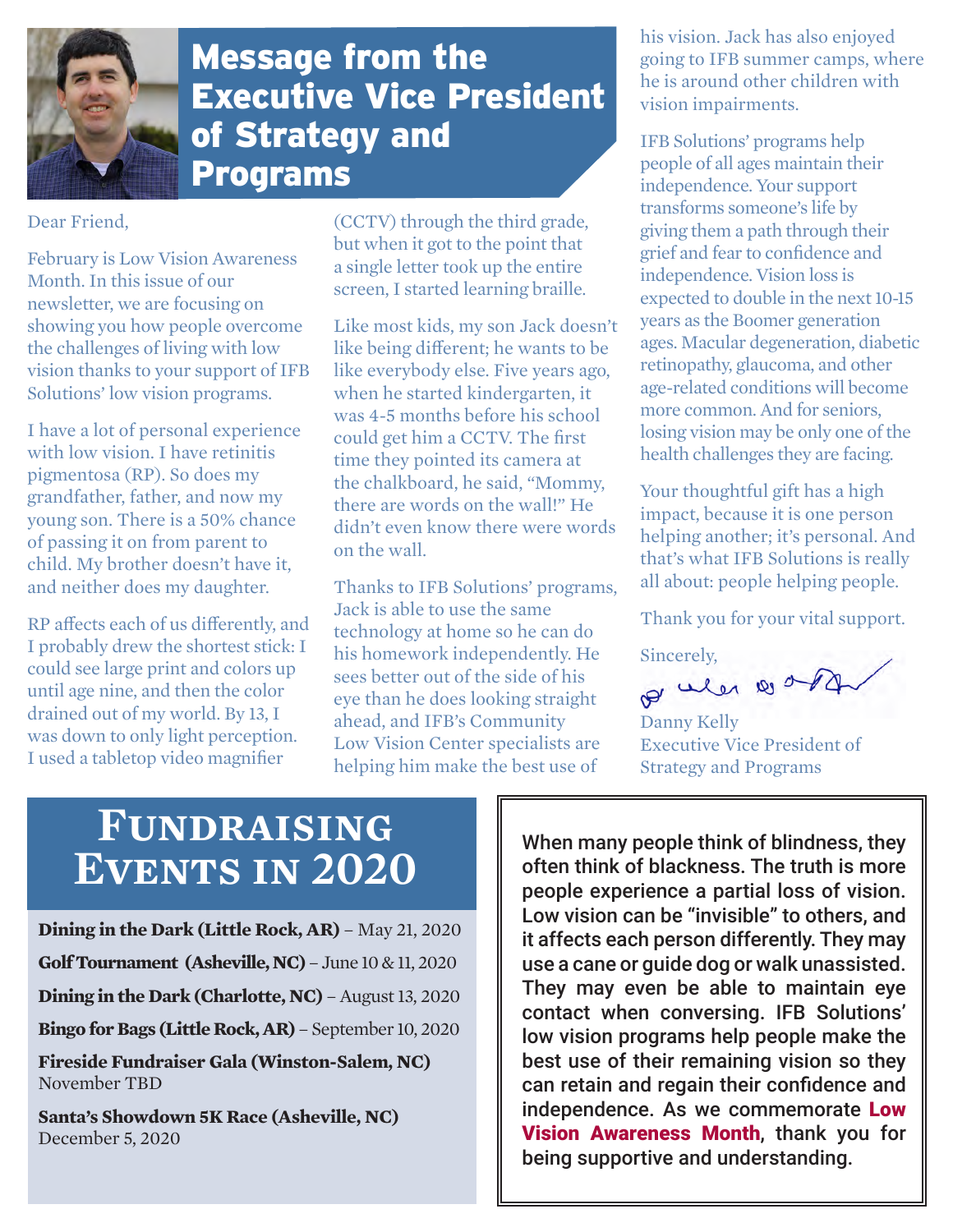# Why I Give: Pat Smith

Dr. Patricia B. Smith, known to many walking the halls of IFB as "Ms. Pat," has dedicated much of her life to serving the low vision community.

After moving to Little Rock in 1984, Pat began teaching Vision Rehabilitation Therapy at the University of Arkansas at Little Rock. She felt it was important for those studying or working in the field to know of the different resources that are available. During her Introduction to Independent Living for Persons who are Blind or Visually Impaired class, she would take students on tours of these different facilities. It was while teaching there that she came into contact with Arkansas Lighthouse for the Blind, a local organization that offered employment to individuals who are blind. That organization is now known as IFB Solutions. Although now retired, Pat



*Dr. Patricia Smith, an active member on IFB's Board of Directors, tours the production lines at IFB Solutions' Little Rock facility.*



*IFB Solutions employee, Wesley Hillman, and Dr. Patricia Smith discuss how IFB Solutions has impacted their lives.*

continues to serve the community of people with low vision as an active member of the IFB Solutions' Board of Directors, Public Relations and Events Committees, and the local Arkansas Advisory Council.

Developing and keeping one's independence is very important to Pat. "One of the biggest challenges is to educate the medical community about rehabilitation services." She goes onto say, "Once everything has been done to save the vision a person has, they need to be informed of the other resources that are available." Pat knows that by providing the needed training on low vision aids as well as access to them, IFB's CLVC will be able to help those living with low vision make the next steps in order to continue living independently.

"When I retired and was frequently asked what I was going to do, I replied that I planned to volunteer at worthy organizations, where I enjoyed the people and the activities in which I would be involved." Because Pat is dedicated to IFB Solutions, she sees first-hand the impact that the agency has on the lives of employees. Pat goes on to say, "There have been times, when I designated a donation to a specific purpose, such as helping send a student to SEE Camp. I would later enjoy hearing the student tell about his or her camp experience."

Looking for an easy way to support IFB's work? Text NLLV20 to 41444 to donate now!